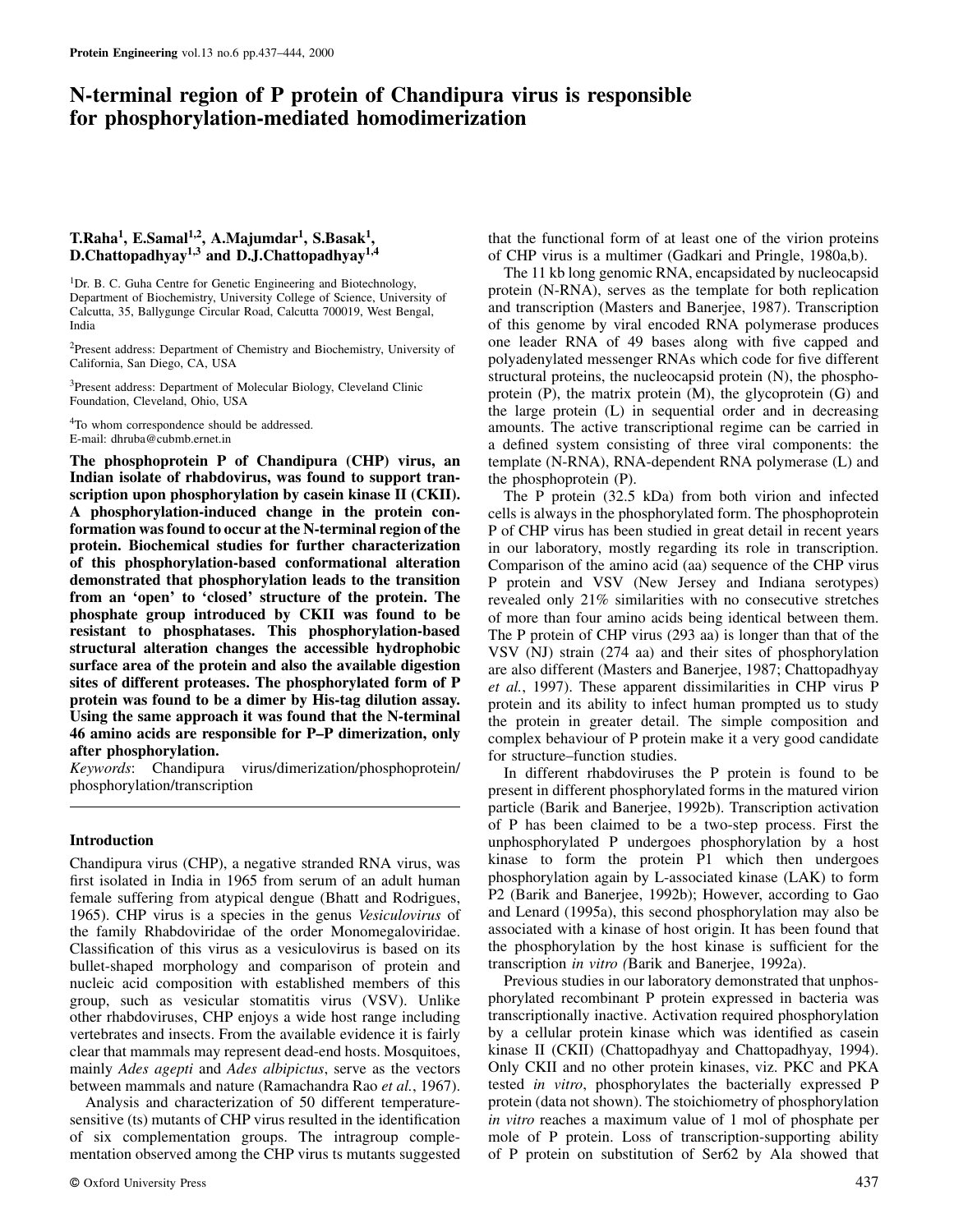phosphorylation of Ser62 is necessary for transcription *in vitro* (Chattopadhyay *et al.*, 1997). The mutant P protein (Ser62– Ala), when cloned in a eukaryotic expression vector under CMV promoter and expressed in VERO cells, was found to be unphosphorylated, whereas under similar condition the wildtype P protein undergoes phosphorylation (data not shown). All these observations conclusively prove that only CKII phosphorylates the P protein and this phosphorylation at Ser62 is essential and sufficient to confer full transcriptional activity.

The role of different cellular kinases is established in the transcription activation property of the phosphoprotein of the related VSV (Chattopadhyay and Banerjee, 1987). However, the mechanism of phosphorylation-dependent transcription activation is still an enigma. Using different biophysical approaches we have proved that there is a change in the protein conformation at the N-terminal half of the P protein of CHP virus after phosphorylation (Raha *et al.*, 1999). Gel filtration studies showed that the *in vitro* phosphoryated protein elutes at the position of dimer whereas the unphosphoryated protein elutes as monomer from the column with respect to its molecular weight (Chattopadhyay *et al*., 1997). But the elution volume cannot be taken as a measure of accurate molecular weight as changes in shape also affect precise elution position.

In this work we explored the nature of the phosphorylationdependent conformational alteration of the three-dimensional structure of the phosphoprotein P of CHP virus. We approached this question by measuring the change in the hydrophobic character of P protein after phosphorylation. We also monitored the conformational change due to phosphorylation by partial proteolytic digestion followed by SDS–PAGE separation of the peptide fragments to generate a 'fingerprint' that is the characteristic of a particular protein substrate having different tertiary structures. Recently, in the case of VSV (IND), the phosphorylated P protein was shown to be a trimer by Histag dilution assay (Gao *et al.*, 1996). Using the same approach, we have shown that P protein of CHP virus is a homodimer. Using different deletion mutants of CHP virus P protein, we have also proved the involvement of an N-terminal CKIImodified region in P–P homodimerization. Finally, we conclude that P protein, expressed in a bacterial system, did not dimerize although it contains the N-terminal 1–46 amino acid residues. Hence, upon phosphorylation, the change in the N-terminal end conformation helps the P protein to undergo dimerization.

# **Materials and methods**

## *Bacterial expression and purification of untagged P protein*

*Escherichia coli* BL21(DE3) was transformed with pET3aPC plasmid containing the P gene. Cells containing the appropriate plasmid were grown in a medium containing 100 µg/ml ampicillin and  $0.2\%$  glucose at  $25^{\circ}$ C. At O.D.<sub>590</sub> = 0.5, isopropyl β-D-thiogalactopyranoside (IPTG) was added to a final concentration of 0.5 mM. Cells were harvested and lysed with lysozyme in 50 mM Tris–HCl (pH 8.0) containing 0.1% Triton X-100 in the presence of protease inhibitors and then treated with DNase. The lysate was centrifuged to remove the debris and supernatant was used for purification of P protein.

Purification of the untagged P protein from the lysate was carried out using a Q-Sepharose (Pharmacia Biotech) column pre-equilibrated with 50 mM Tris–HCl (pH 8.0) containing 0.1% Triton X-100 and 1 mM EDTA. The protein was eluted

# **Different Deletion Mutants of CHP-P**

|                               |                     | 32.5KD              |
|-------------------------------|---------------------|---------------------|
| $P_{1.77}$ 9.5KD<br>$\bullet$ |                     |                     |
|                               |                     |                     |
|                               |                     | $P_{47-230}$ 24.0KD |
|                               | $21.7KDP_{137-293}$ |                     |
| 27.6KDP <sub>78-293</sub>     |                     |                     |

**Fig. 1.** Schematic diagram of the different deletion mutants of CHP–P protein. The asterisk indicates Ser62, the site of phosphorylation.

at a 300 mM NaCl salt concentration using a 0–500 mM gradient (Chattopadhyay *et al.*, 1997).

#### *Expression and purification of His-tagged P protein from bacteria*

The P gene was subcloned in pET15b vector under T7 promoter (Studier *et al.*, 1990). The recombinant protein was expressed as His-tagged at the N-terminal end. The protein was expressed in *E.coli* BL21(DE3) as described earlier and purified through Ni-NTA agarose beads (Novagen). The column was equilibrated with 50 mM Tris–HCl (pH 8.0) containing 0.1% Triton X-100 and 500 mM NaCl. After charging the protein, the column was washed with the same buffer containing 60 mM imidazole and the protein was eluted with the same buffer containing 1 M imidazole. The eluted protein was dialyzed against 50 mM Tris–HCl (pH 8.0) containing 0.1% Triton X-100 and 1 mM EDTA to remove imidazole. The tagged protein migrates more slowly than the untagged protein in 10% SDS–PAGE, which is the basis of the His-tag dilution experiment.

### *Cloning, expression and purification of the different deletion mutants of P protein having N-terminal His-tag*

The P protein of CHP virus is 293 amino acids long. From the pET3a-PC clone the P gene was released and different restriction enzyme based deletion mutants of the CHP–P gene were constructed in bacterial expression vectors pRSET A, B, C (Stratagene) keeping the reading frame unchanged. All the mutant P proteins have the N-terminal His-tag. The expressed proteins were simultaneously purified using Ni-NTA agarose beads as mentioned earlier and checked by SDS–PAGE followed by Western blotting with antibody raised against P protein (data not shown). A schematic diagram of the different truncated P proteins is shown in Figure 1. The deletion mutant  $P_{1-77}$  contains the N-terminal 77 amino acid residues, which includes Ser62, i.e. the CKII target site. The deletion mutant  $P_{47-230}$  contains amino acid residues 47–230 and this mutant also contains Ser62. The deletion mutants  $P_{137-293}$  and  $P_{78-293}$  contain the amino acid residues 137–293 and 78–293, respectively. Owing to the presence of highly acidic amino acid residues, the  $P_{1-77}$  mutant showed abnormal migration in SDS–PAGE.

## *In vitro kinasing of the recombinant P protein*

The purified unphosphorylated P protein (both untagged and tagged and the truncated P proteins) was phosphorylated *in vitro* by human recombinant CKII (Boehringer-Mannheim) in a transcription buffer containing 50 µM ATP for 1 h at 30°C. To check the phosphorylation status of the different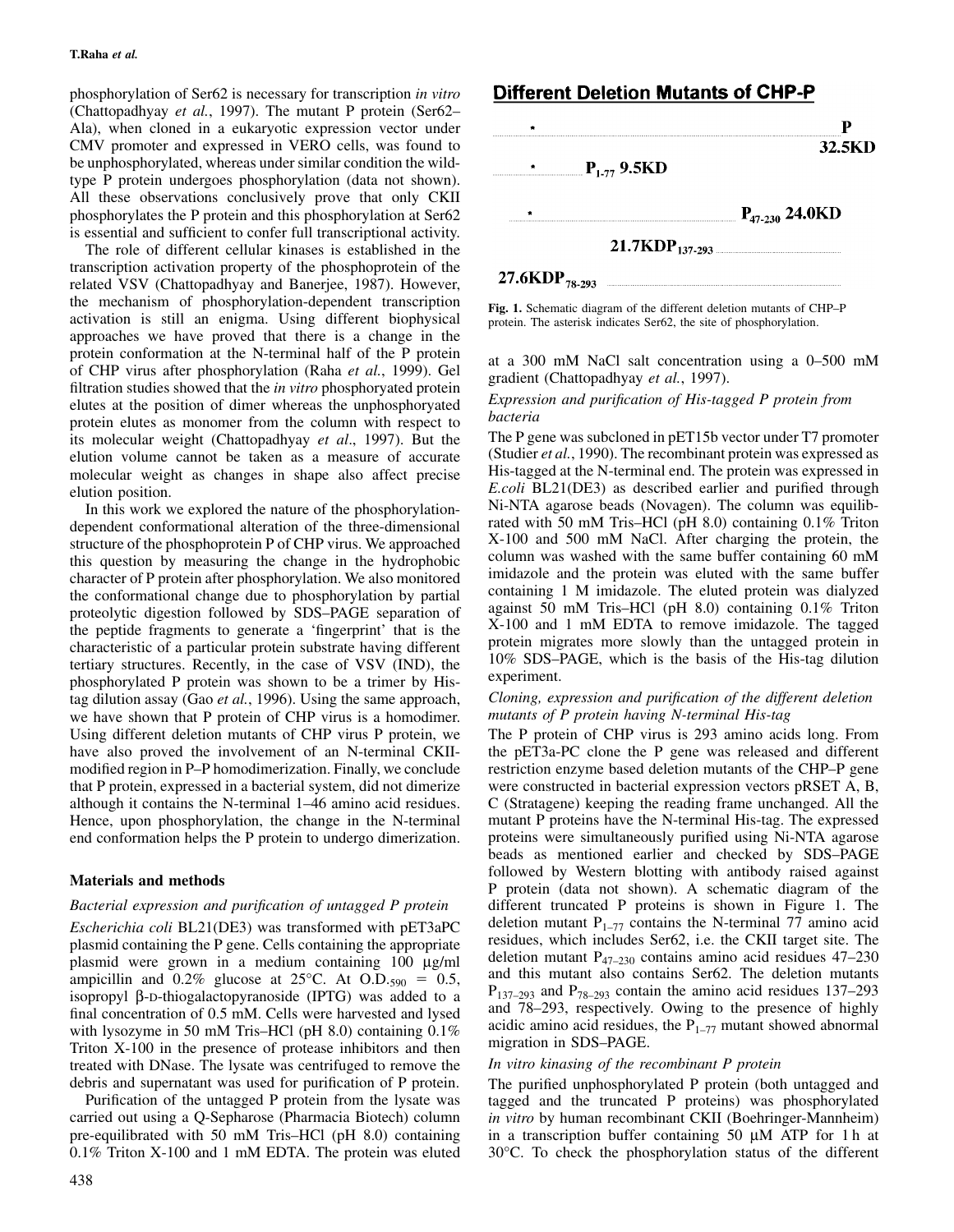deletion mutants of P protein of CHP virus, the purified deletion mutants were subjected to *in vitro* phosphorylation by CKII under the same conditions.

To check the phosphorylation by LAK, the bacterially expressed P protein was phosphorylated *in vitro* by CKII using cold ATP. The phosphorylation reaction was stopped using heparin. The phosphorylated P protein was then incubated with lysed virus in presence of heparin and  $[\gamma^{32}P]ATP$ .

## *Sensitivity of the incorporated phosphate group to alkaline phosphatases*

A 1 µg amount of recombinant P protein was phosphorylated *in vitro* by CKII using [γ<sup>32</sup>P]ATP. The reaction was stopped by adding 5 µg/ml (final concentration) of heparin. The reaction mixture was dialyzed against 50 mM Tris–HCl (pH 8.0) for 3 h to remove excess ATP. One part of the reaction mixture was treated with 1 U of calf intestinal alkaline phosphatases (CIAP, GIBCO-BRL) and another part was incubated with 1 U of bacterial alkaline phosphatase (BAP, GIBCO-BRL), both at 37°C for 30 min. The reaction mixtures along with the untreated samples were analyzed by 10% SDS–PAGE followed by autoradiography. To check the activity of the phosphatases, the P protein was phosphorylated with CKII in presence of cold ATP and dialyzed and was subjected to phosphorylation with the viral LAK in the presence of heparin (5 µg/ml final concentration). The purified viral particle was lysed in the lysis buffer containing 10 mM Tris–HCl (pH 8.0), 5% (v/v) glycerol, 0.4 M NaCl, 1.85% Triton X-100, 0.6 mM DTT. After centrifugation the supernatant  $(5 \mu l)$  was used as a source of LAK to phosphorylate the CKII phosphorylated P protein in presence of  $[\gamma^{32}P]ATP$ . After 30 min of phosphorylation, the reaction mixture was divided into four fractions: one part of the sample was mixed with SDS sample buffer to stop the reaction, the second part was incubated at 37°C without any phosphatase and the other two parts were incubated with CIAP and BAP, respectively, at 37°C for 30 min. The samples were analyzed by 10% SDS–PAGE followed by autoradiography.

#### *Binding of P protein to Phenyl Sepharose column*

Binding of proteins to a Phenyl Sepharose column matrix gives us an idea of the exposed hydrophobic surface area of the protein. The binding of both the unphosphorylated and phosphorylated P protein to a Phenyl Sepharose gel matrix was determined according to Yamamato (1991). A 25 µg amount of purified P protein (both unphosphorylated and *in vitro* phosphorylated) in 60 µl of binding buffer containing 50 mM Tris–HCl (pH 8.0), 0.1 M NaCl and various concentrations of ethylene glycol were added to 30 µl of a suspension of Phenyl Sepharose equilibrated with the same buffer. Samples were incubated at 4°C for 30 min. The suspensions were centrifuged at 6000 *g* for 1 min and the supernatants were analyzed by 10% SDS–PAGE. The amount of proteins was quantitated by densitometric scanning of Coomassie Brilliant Blue-stained gel in a Pharmacia LKB laser scanner using a calibration curve constructed with known amounts of P protein.

## *Protein fingerprinting by limited protease digestion*

Amounts of 20 µg each of purified phosphorylated and unphosphorylated P protein were incubated at 37°C for 10 min with different concentrations of TPCK-trypsin and chymotrypsin and the reactions were stopped with 50 µg/ml TLCK and TPCK, respectively. The samples were analyzed by 16% SDS–PAGE and stained with Coomassie Brilliant Blue.

## *His-tag dilution assay*

Unphosphorylated P protein and N-terminal His-tagged unphosphorylated P protein were obtained from overexpression of pET3aPC and pET15PC clones, respectively. Untagged protein moves faster than the tagged protein in 10% SDS– PAGE. To a constant amount of tagged protein  $(1 \mu g)$ , increasing amount of untagged proteins were added and the mixtures were subjected to *in vitro* phosphorylation by CKII. Multimers possessing at least one tag subunit were recovered through Ni-binding resin. The different sets were analyzed by 10% SDS–PAGE. The proteins in the gel were quantitated by laser densitometric scanning after Coomassie Brilliant Blue staining. Band intensities were related to standard concentrations of tagged and untagged P protein separately. The molar ratios of untagged to tagged protein in the purified complex were plotted against the weight ratios of the untagged to tagged protein in the original mixture.

To identify the region involved in P–P oligomerization, the same experiment was performed in which the His-tagged fulllength P protein was replaced with different deletion mutants of P protein having His-tag at the N-terminal end. The phosphorylation status of different truncated P proteins was checked by *in vitro* phosphorylation with CKII. A 1 µg amount of the purified untagged P protein was mixed with the different purified deletion mutants having the same concentration (1 µg). The different mixtures were phosphorylated *in vitro* by CKII and then passed through a column containing Ni-NTA agarose in order to purify the dimer containing at least one tagged subunit as well as the free tagged protein. The samples were then analyzed by 10% SDS–PAGE.

## **Results**

## *Inaccessibility of the CKII-incorporated phosphate group to phosphatases*

To identify whether the CKII-incorporated phosphate group is accessible to alkaline phosphatases, the bacterially expressed P protein was subjected to *in vitro* kinasing by CKII using  $[\gamma^{32}P]$ ATP. The reactions were stopped by heparin followed by incubation with CIAP and BAP. An autoradiogram of the CIAP- and BAP-treated phosphorylated P protein shows the same intensities as the untreated one (Figure 2A, lanes 1–4), which indicates that CKII irreversibily incorporated phosphate group into protein in such a way that it became inaccessible to the phosphatases used in the experiment. As a control, we phosphorylated the P protein by LAK in presence of heparin (to nullify the possibility of phosphorylation by CKII) as mentioned in the Methods section. When we compared the intensities of the radioactive signals in the experimental lane (i.e. CIAP- and BAP-treated samples) with those in the control lane, we found that the radioactive signals decreased (Figure 2A, lanes 5–8). The Coomassie Brilliant Blue-stained gel (Figure 2B) indicates the constant amount of P protein used in the experiment. This indicates that the phosphatases used in this experiment are active and the phosphate group(s) incorporated by LAK can be removed by phosphatases. This result suggests that there might be a conformational alteration of the P protein due to CKII-mediated phosphorylation which in turn hides the CKII incorporated phosphate group so that it is no longer accessible to phosphatases used in this experiment. The recombinant P protein could not be phosphorylated by LAK in the presence of heparin whereas under the same conditions the CKII-phosphorylated P protein could be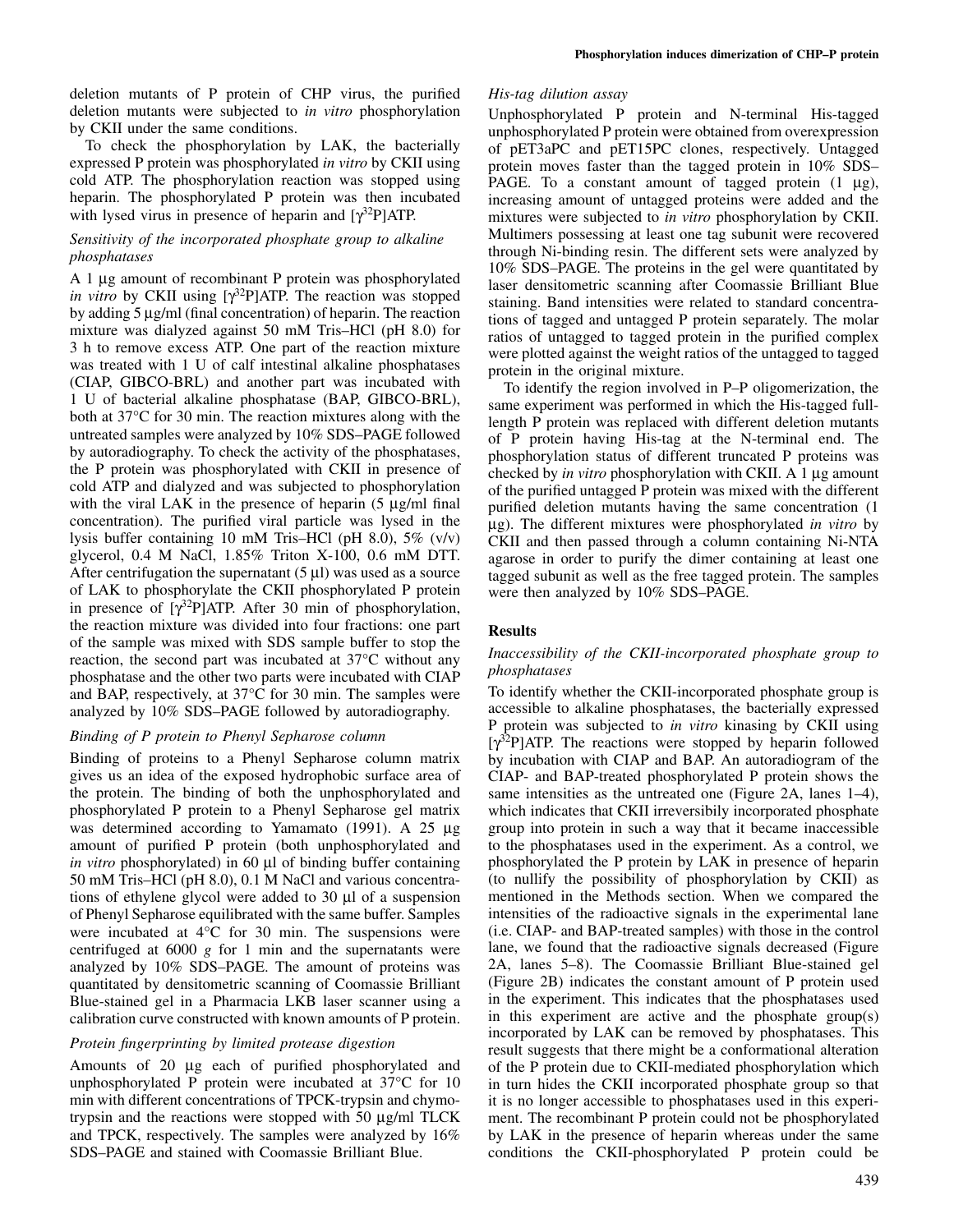

**Fig. 2.** Effect of phosphatase on the phosphorylated P protein. (**A**) Lanes 1–4: autoradiograph showing the effect of alkaline phosphatases on the *in vitro* phosphorylation of P protein by CKII. The recombinant P protein was subjected to *in vitro* phosphorylation by CKII using [γ<sup>32</sup>P]ATP followed by phosphatase treatment. Lane 1, control lane (incubated without phosphatase); lane 2, CIAP-treated phosphorylated protein; lane 3, BAP-treated phosphorylated P protein. Lanes 5–8: autoradiograph showing the effect of alkaline phosphatases on the *in vitro* phosphorylation of P protein by L associated kinase. The bacterially expressed purified P protein was subjected to *in vitro* phosphorylation by CKII using cold ATP. The reaction was stopped by adding heparin, a CKII inhibitor, and the phosphorylated protein was further incubated with viral lysate (source of LAK) with  $[\gamma^{32}P]$ ATP. Lane 5, P protein phosphorylated by LAK; lane 6, phosphorylated P protein incubated at 37°C without any phosphatase; lane 7, CIAP-treated phosphorylated protein; lane 8, BAP-treated phosphorylated P protein. (**B**) Coomasie Brilliant Blue-stained 10% SDS–PAGE showing the amount of P proteins used in the above experiments. Lanes 1–8 correspond to lanes 1–8 in (A).



**Fig. 3.** Binding of unphosphorylated  $(\bullet)$  and phosphorylated  $(\circ)$  P protein to the Phenyl Sepharose column. A 25 µg amount of purified P protein (both unphosphorylated and *in vitro* phosphorylated) in 60 µl of binding buffer containing 50 mM Tris–HCl, pH 8.0, with 0.1 M NaCl and various concentrations of ethylene glycol was added to 30 µl of a suspension of Phenyl Sepharose equilibrated with the same buffer. Samples were incubated at 4°C for 30 min. The suspensions were centrifuged at 6000 *g* for 1 min and the supernatants were analyzed by 10% SDS–PAGE. The band intensities were quantified by laser densitometric scanning after Coomasie Brilliant Blue staining.

phosphorylated by LAK. This demonstrates the sequential phosphorylation of P protein by CKII and LAK.

#### *Phosphorylation changes the exposed hydrophobic surface area of the P protein*

Proteins bind to the Phenyl Sepharose column matrix as a function of exposed hydrophobic surface area (Yamamato,



**Fig. 4.** Coomasie Brilliant Blue-stained 16% SDS–PAGE showing the partial protease digestion pattern of the unphosphorylated (P0) and the phosphorylated (P1) P protein by trypsin. The positions of the standard molecular weight markers are shown. The inset represents a magnified view of the faster migrating bands of the unphosphorylated and phosphorylated P proteins digested with 6  $\mu$ g/ml trypsin.



**Fig. 5.** Coomasie Brilliant Blue-stained 16% SDS–PAGE showing the partial protease digestion pattern of the unphosphorylated (P0) and the phosphorylated (P1) P protein by chymotrypsin. The positions of the standard molecular weight markers are shown.

1991). Phosphorylation induces a small but significant decrease in the binding of P protein to the Phenyl Sepharose column matrix. Most of the phosphorylated P protein can be eluted at a lower concentration of ethylene glycol (Figure 3). This clearly indicates the decrease in the exposed hydrophobic surface area of P protein after phosphorylation. Hence phosphorylation-induced alteration in the conformation changes the accessible hydrophobic surface area.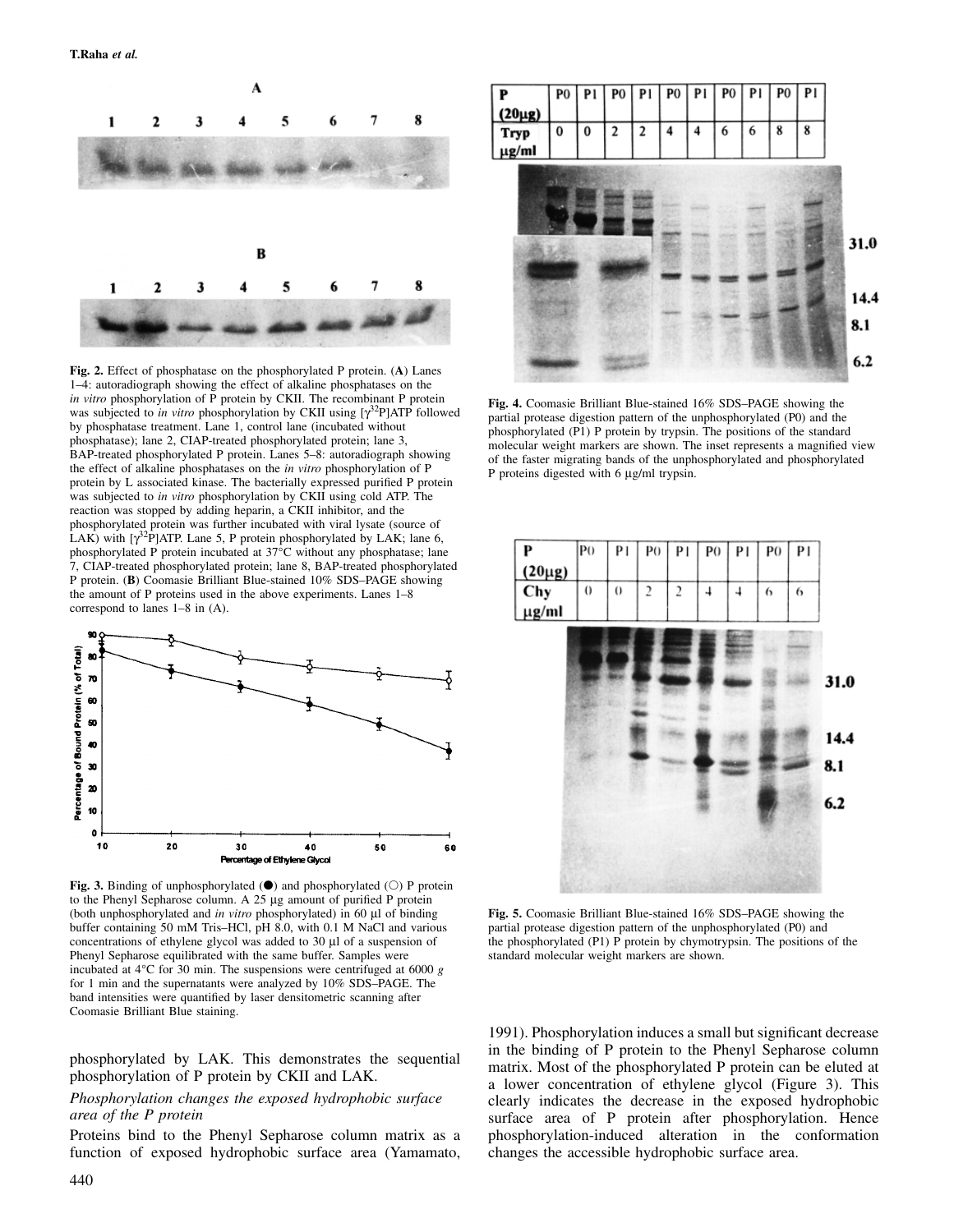

**Fig. 6.** His-tag dilution assay demonstrating the homodimer formation of the P protein after phosphorylation *in vitro*. The upper panel shows the molar ratio of the tagged to untagged P protein whereas the lower panel shows the Coomasie Brilliant Blue-stained SDS–PAGE of the different samples which were further quantitated by laser densitometric scanning to obtain the molar ratio by comparison with the standard proteins.

## *Phosphorylation-induced conformational alteration changes the availability of digestion sites of the proteases*

Protein fingerprinting can often be used as a very good tool in identifying protein conformational alterations (Calvert and Gratzer, 1978). If the altered three-dimensional structure changes the accessible protease digestion sites, the digestion pattern changes when the proteins are subjected to limited protease digestion. We attempted a similar approach to study the conformational alteration of CHP–P protein by limited protease digestion with trypsin and chymotrypsin. Both unphosphorylated and *in vitro* phosphorylated P proteins were subjected to partial protease digestion with the two proteases.

Partial digestion with trypsin showed changes at two positions as shown in the inset in Figure 4. One peptide migrating around 25 kDa in 16% SDS–PAGE appeared in the unphosphorylated samples when digested partially with 2 µg/ml trypsin. This band was absent in the phosphorylated sample at the corresponding protease concentration but appeared at relatively higher concentration of protease. Another peptide migrating just below the previous one appeared when the unphosphorylated sample was digested with 4 µg/ml trypsin, but no new band appeared at this position when the phosphorylated sample was digested with the same amount of protease. The difference in the pattern at these positions



**Fig. 7.** Phosphorylation status of different deletion mutants of P protein. (**A**) Autoradiograph showing the phosphorylation status of the different deletion mutants of the P protein. The proteins were phosphorylated *in vitro* by CKII and analyzed by 10% SDS–PAGE followed by autoradiography. (**B**) Western blot of the same SDS–PAGE with P<sub>CHP</sub> antibody to confirm the expression of the different deletion mutants used in this experiment.

remained unaltered when digested with 6 and 8 µg/ml of trypsin. The situation was different in another region. Only one peptide had appeared in the region around 14 kDa in the unphosphorylated sample, whereas there were two peptides migrating closely in the same region in the phosphorylated sample when digested with a larger amount of proteases (6–8 µg/ml).

Partial protease digestion of unphosphorylated and phosphorylated samples with chymotrypsin showed (Figure 5) two faster migrating peptides, around 10 kDa when digested with 4 and  $6 \mu g/ml$  of chymotrysin. The relative ratios of concentrations of the two peptides were different in the two samples. In the unphosphorylated sample the upper band was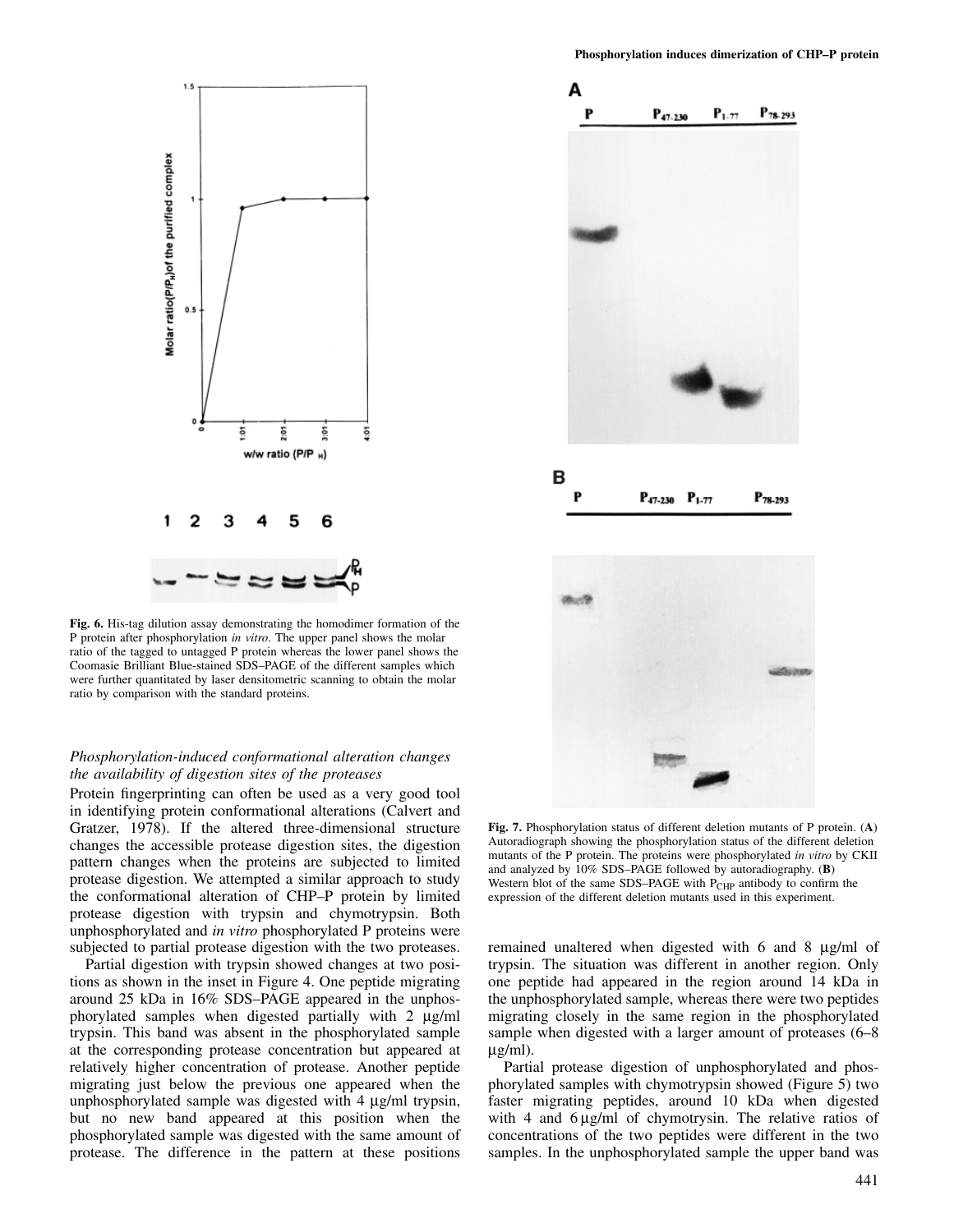

**Fig. 8.** Modified His-tag dilution assay showing the involvement of the different domains of P protein in homodimer formation. The different deletion mutants used in different sets are given in the upper panel.

more intense than the lower one and the concentration of the upper band increased with increasing concentration of chymotrypsin whereas in the phosphorylated sample initially the intensity of the lower band was low. However, gradually the intensity of the upper band decreased and that of the lower band increased with increase in the chymotrypsin concentration. This result is highly reproducible.

CKII is an autophosphorylating enzyme, but the concentration of CKII used was so low that phosphorylation of CKII did not make any difference to the digestion pattern (not shown).

#### *Phosphorylation induces the dimerization of P protein*

In order to determine the stoichiometry of multimerization of P protein, the His-tag dilution method (Gao *et al.*, 1996) was applied. It was found that N-terminal His-tagged P protein could support transcription after phosphorylation with CKII (data not shown). It was also found that the elution profile of the phosphorylated His-tagged protein from the gel filtration column (Sephacryl S-300) corresponds to the oligomeric molecule and was different from the unphosphorylated one. Based on these observations, we used the His-tag dilution assay method to determine the stoichiometry of multimerization.

To a constant amount of the tagged protein, increasing amounts of untagged protein were added and phosphorylated *in vitro*. After recovering the multimer containing the tagged subunit on Ni beads, we analyzed the sample by 10% SDS– PAGE. As untagged protein moves faster than the tagged protein, after Coomassie Brilliant Blue staining we could quantify two types of proteins by laser densitometric scanning. Plotting molar ratio against weight ratio, we obtained the saturating molar ratio value of the untagged:tagged protein as 1:1 (Figure 6), indicating the involvement of one tagged and one untagged subunit in the homomultimer, which supports the formation of a P–P dimer upon phosphorylation *in vitro*. The His-tag dilution assay was also performed by mixing Histag P and the P protein without phosphorylation and it was found that no untagged P protein could be eluted through the Ni-NTA agarose column, demonstrating that unphosphorylated P could not dimerize (data not shown).

#### *CKII can phosphorylate the deletion mutants containing Ser62 only*

Previously the CKII target site was mapped and it was found that Ser62 is the only site for CKII phosphorylation. To check the phosphorylation status of the truncated P protein, the deletion mutants of CHP–P protein were subjected to *in vitro* phosphorylation by CKII along with the P protein as the control. It was found that the  $P_{1-77}$  and  $P_{47-233}$  proteins were phosphorylated by CKII like the wild-type P protein (Figure 7A and B), whereas neither the  $P_{137-293}$  nor the  $P_{78-293}$  proteins were phosphorylated under identical conditions. This indicates that CKII is phosphorylating the deletion mutants, which contain Ser62.

#### *The N-Terminal 46 amino acids are involved in P–P dimerization*

To determine the role of different regions of the P protein in P–P homodimerization, we performed a modified His-tag dilution assay. In this case, different truncated P proteins having His-tag at the N-terminal end replaced the His-tagged P protein. After *in vitro* kinasing, the complexes containing at least one tagged subunit or the unreacted tagged protein were purified using Ni-NTA agarose and analyzed by 10% SDS– PAGE. From the results (Figure 8), it is clear that only the deletion mutant  $P_{1-77}$  protein can form a dimer with the wild-type full-length P protein when phosphorylated *in vitro*. However, the deletion mutants  $P_{47-233}$ ,  $P_{137-293}$  and  $P_{78-293}$ failed to form a dimer with the wild-type P protein even after incubation with CKII. This indicates the possibility of involvement of the N-terminal 77 amino acid-containing region in P–P dimerization. The *in vitro* phosphorylated deletion mutant  $P_{47-230}$  protein fails to dimerize with the wild-type protein, which rules out the possibility of the involvement of the 47–77 amino acid residues in dimer formation. Hence, from the His-tag dilution assay, it is clear that there is no direct involvement of the C-terminal amino acids in P–P dimerization and the N-terminal 46 amino acid residues are important for the formation of the dimer.

#### **Discussion**

The role of phosphorylation in viral transcription is fairly well established in different RNA viruses (Banerjee, 1987; Chang *et al.*, 1974, Chattopadhyay *et al.*, 1997). Phosphorylation-induced conformational change has already been reported in the related VSV (NJ) (Das *et al.*, 1995), whereas in case of VSV (IND) no conformational alteration was observed in circular dichroic spectroscopic studies (Gao *et al.*, 1996). In CHP virus our group has already reported the phosphorylation-induced activation of transcription (Chattopadhyay *et al.*, 1997). We also reported the phosphorylation-induced 'unstructured' to 'structured' transition at the N-terminal half of P protein of CHP virus by different biophysical techniques (Raha *et al.*, 1999). Phosphorylation-induced homomultimerization is a common phenomenon in the case of almost all negative stranded RNA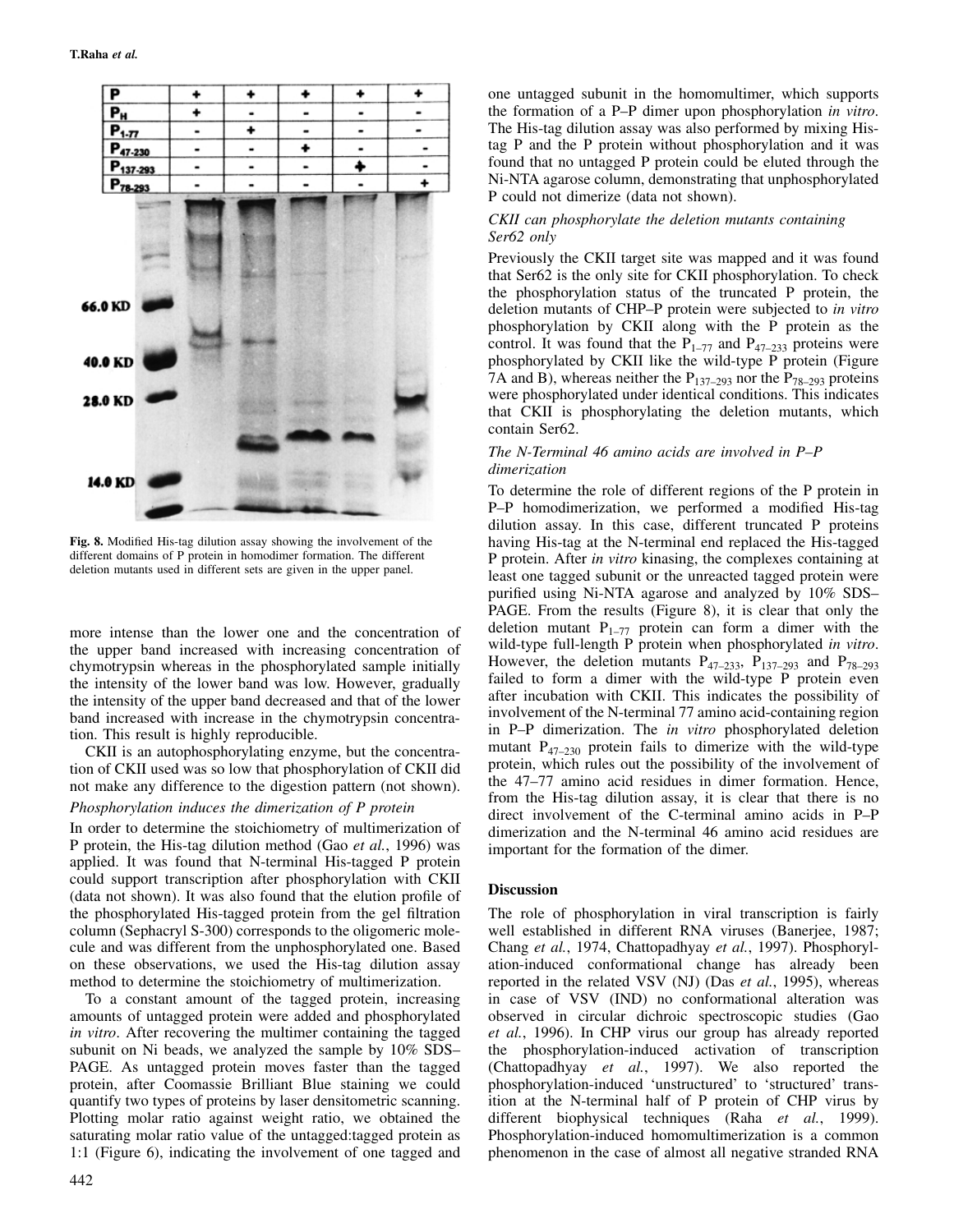viruses. In the case of VSV (NJ), phosphorylation-induced dimerization was observed (Das *et al.*, 1995), whereas in VSV (IND), the phosphorylated form is a trimer (Gao *et al.*, 1996). In the case of CHP virus, we have previously reported the possibility of the formation of a dimer as evidenced from gel filtration analysis (Chattopadhyay *et al.*, 1997).

The experiments reported in this paper provide further characterization of the phosphorylation-induced conformational alteration of the P protein of CHP virus by some biochemical techniques. We have also conclusively proved the formation of a homodimer of P protein of CHP virus due to phosphorylation. In a previous paper we demonstrated that phosphorylation of P protein by CKII is essential for transcriptional activity (Chattopadhyay *et al*., 1997).

The stability of the phosphate groups of P protein deserves special attention. The first biochemical approach to monitoring the change in the tertiary structure of P protein was the inaccessibility of the CKII-incorporated phosphate group to phosphatases whereas the phosphate group(s) incorporated by LAK can be dephosphorylated by the same phosphatases. We have seen that no phosphorylation of recombinant P protein occurs by LAK in the presence of heparin, a CKII inhibitor (data not shown). Hence phosphorylation by LAK is possible only if P protein is phosphorylated first with CKII. This proves that after phosphorylation by CKII the protein undergoes a change in conformation which then becomes the substrate for another step of phosphorylation by LAK. Although the precise role of second phosphorylation in CHP virus is still unknown, it is clear that the change in the three-dimensional structure of P protein after phosphorylation by CKII alters the structure of P protein in such a way that the phosphate group becomes buried within the core of the protein moiety and thus becomes resistant to phosphatases, whereas in the case of second phosphorylation by LAK the incorporated phospate groups become phosphatase sensitive. The decrease in the binding affinity of the phosphorylated protein to Phenyl Sepharose gives an idea of the decreased hydrophobic surface area upon phosphorylation. Ethylene glycol affects the binding of P protein to Phenyl Sepharose much less in the unphosphorylated form than in the phosphorylated form. All these results together may indicate that phosphorylation induces a change from an 'open' to 'closed' conformation of the protein.

The partial protease digestion patterns demonstrate clearly that there is a change in the tertiary structure and this was reflected in the availability of digestion sites of the proteases. However, it is also noticeable that the overall digestion pattern of the P protein changes only at two or three places although the changes are distinct. Although it is not certain that the peptides migrating at the same position in the case of both the unphosphorylated and phosphorylated proteins are the same peptide, it is conceivable that the changes occurred at the region most probably surrounding the sites of phosphorylation as indicated by phosphatase resistance. However, it does not exclude the possibility that the introduced phosphate group is buried in the monomer–monomer interface in the P–P homodimer and in turn is not accessible to phosphatases and to proteases. The partial protease digestion pattern of unphosphorylated and phosphorylated CHP–P protein also indicates a domain structure of CHP–P protein.

Gel filtration through a Sephacryl S-300 column indicates the possibility of dimerization of unphosphorylated monomeric P protein (Chattopadhyay *et al.*, 1997). Since this type of chromatography does not measure the molecular weight, molecules are separated from each other on these columns based on their shape and size. We can only have an idea of the Stokes radius of the molecule. For instance, if the molecule were a highly 'coiled blob' before phosphorylation and then became an 'extended rod' after phosphorylation, the elution profile may follow the profile obtained in the size exclusion chromatographic results. However, by the His-tag dilution assay it was conclusively proved that phosphorylation induces dimerization which is most probably needed for the transcription activation property of the P protein.

In the case of the P protein of VSV (IND), it was found that the N-terminal 1–30 amino acids are involved in oligomerization (Gao and Lenard, 1995a,b). The computer prediction of the five rhabdovirus P proteins available, VSV-IND, VSV-NJ, rabies, CHP and Piry, indicates that except for Piry virus, all P proteins contain a putative helix of ~30 residues near the N-termini with an elevated coiled-coil potential. In the case of paramyxovirus, a 'coiled-coil' region at the C-terminal end was found to be responsible for oligomerization (Curran *et al.*, 1995). In CHP virus it was reported that phosphorylation induces an 'unstructured' to 'structured' transition in the N-terminal region (residues 49–69) of P protein surrounding the CKII target site (Raha *et al.*, 1999). As evidenced by the His-tag dilution assay, the direct involvement of the N-terminal 46 amino acid residues in P–P dimerization also indicates the role of the domain near the CKII target region, which was previously shown to be responsible for transcription activation (Chattopadhyay *et al.*, 1997). The CKII target region is predicted to be disordered, and upon phosphorylation undergoes a definite change in the tertiary structure that may help the N-terminal coiled-coil region of the P protein to form the dimer. The results reconcile fairly well with the idea that CKII may act as an 'architectural protein' to sculpt the P protein into the precise three-dimensional shape which helps in activation of transcription by the virion RNA polymerase. However, only detailed NMR and crystallographic studies can pinpoint the CKII-mediated dynamic changes at the N-terminal region of the P protein upon phosphoryation to confer the role of phosphoprotein in the viral life cycle.

## **Acknowledgements**

We thank Dr Siddartha Roy, Department of Biophysics, Bose Institute, Calcutta, for constructive suggestions. The work was supported by a grant from the Department of Science and Technology, Government of India. T.R. acknowledges UGC, Calcutta University, for a Senior Research Fellowship.

#### **References**

- Banerjee,A.K. (1987) *Microbiol. Rev*., **61**, 66–87.
- Barik,S. and Banerjee,A.K. (1992a) *Proc. Natl Acad. Sci. USA*, **89**, 6570–6574.
- Barik,S. and Banerjee,A.K. (1992b) *J. Virol*., **66**, 1109–1118.
- Bhatt,P.N. and Rodrigues,F.M. (1967) *Indian J. Med. Res*., **55**, 1295–1305.
- Calvert,R. and Gratzer,W.B. (1978) *FEBS Lett*., **86**, 247–249. Chang S.H., Hefti,E., Obijeski,J.F. and Bishop,D.H.L. (1974) *J. Virol*., **13**,
- 652–661.
	- Chattopadhyay,D. and Banerjee,A.K. (1987) *Cell*, **49**, 407–414.
- Chattopadhyay,D. and Chattopadhyay,D. (1994) *Mol. Cell. Biol. Res*., **40**, 693–698.
- Chattopadhyay,D., Raha,T. and Chattopadhyay,D. (1997) *Virology*, **239**, 111–119.
- Curran,J., Boeck,R., Lin,N., Lupas,M.A. and Kolakofski,D. (1995) *Virology*, **214**, 139–149.
- Das,T., Gupta,A.K., Sims,P.W., Gelfand,C.A., Jenloft,J.E. and Banerjee,A.K. (1995) *J. Biol. Chem*., **276**, 24100–24107.
- Gadkari,D.A. and Pringle,C.R. (1980a) *J. Virol*., **55**, 100–106.
- Gadkari,D.A. and Pringle,C.R. (1980b) *J. Virol*., **55**, 107–114.
- Gao,Y. and Lenard,J. (1995a) *EMBO. J*., **14**, 1240–1247.